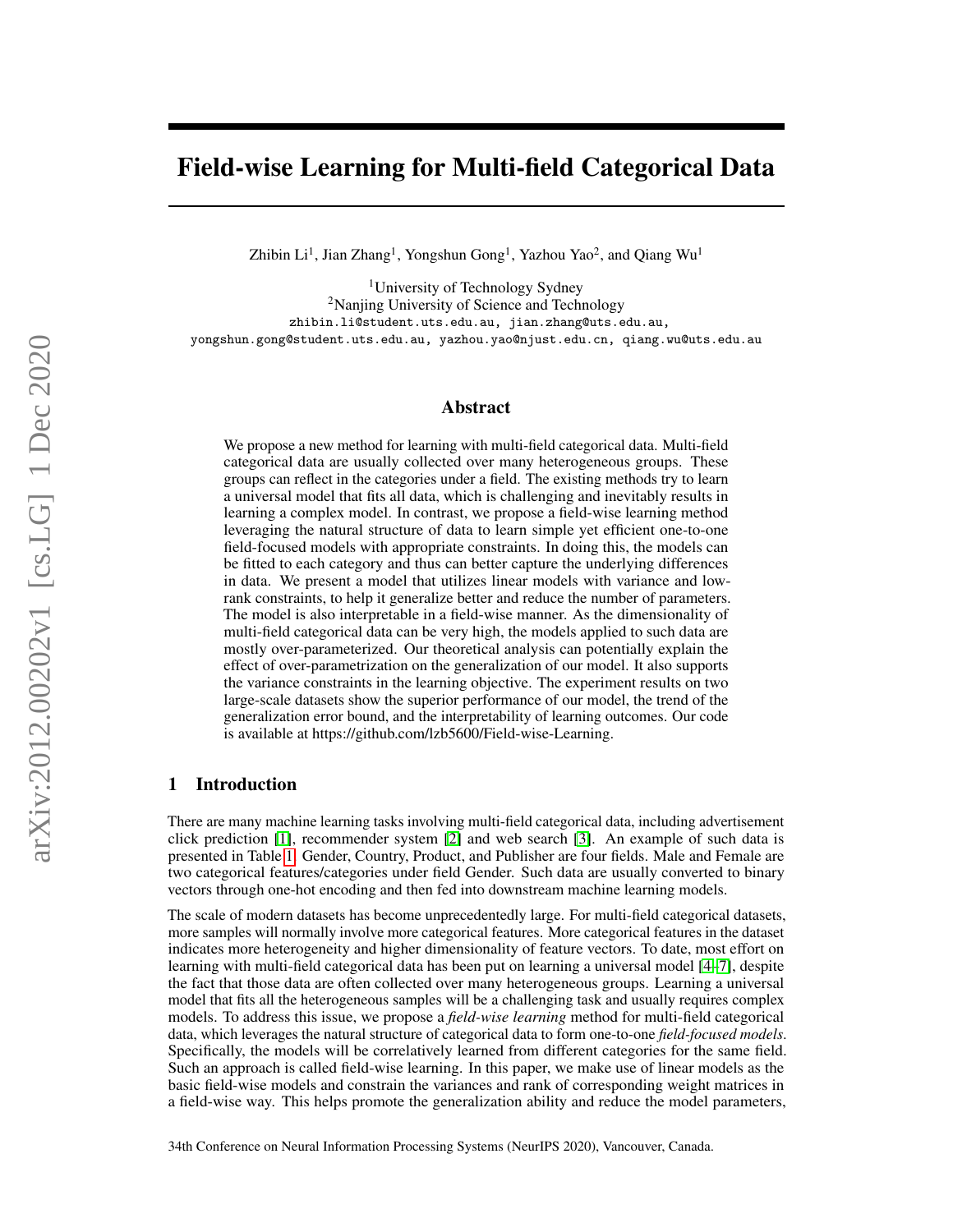<span id="page-1-0"></span>Table 1: An example of multi-field categorical data for advertisement click prediction.

| Clicked        | Gender | Country     | Product   | Publisher |  |
|----------------|--------|-------------|-----------|-----------|--|
| No             | Male   | Australia   | Lipstick  | YouTube   |  |
| N <sub>0</sub> | Male   | Thailand    | Snowboard | Google    |  |
| Yes            | Female | Switzerland | Lipstick  | Yahoo     |  |

which is theoretically justified. Similar to most of the models for multi-field categorical data, our model is over-parameterized. We provide a potential way to explain why over-parameterization can help the generalization of our model. In terms of interpretability, our model can provide a field-wise interpretation of the learning outcomes.

A motivating example. An example of multi-field categorical data is presented in Table [1.](#page-1-0) The related task is predicting whether a user will click an advertisement or not. Gender, Country, Product, and Publisher are four fields. From the Gender point of view, Male will be less likely to click the advertisement for Lipstick than Female. If we could learn two predictive models for Male and Female respectively, then we can easily capture more such biases. We define the two models as *field-focused models* for the field Gender. Similarly, people in Thailand will hardly need a snowboard compared to people in Switzerland. Leaning each Country a model can also make prediction easier compared to put all countries together. Appropriately combine all these field-focused models and we can get the final prediction. We define such a learning strategy as *field-wise learning*.

As the number of data instances grows, more countries, products, and publishers will occur. It is also common that a dataset contains many fields. This results in two practical issues for field-wise learning when building the field-focused models: 1) In some cases, the cardinality of a field can be extremely large, leading to insufficient data for learning some field-focused models; 2) the model size could become prohibitively large. To alleviate these issues, we adopt linear models with variance and low-rank constraints. Linear models require fewer data to fit and bring extra benefits to interpretability. The variance constraints are posed on the weight vectors of linear models under the same field, to ensure that the models won't deviate too much from their population mean and thus helps the learning process. Low-rank constraints can help to reduce the number of parameters and force some correlation between the linear models to facilitate the learning process.

Alternative approaches and related work. The sparseness and high-dimensionality of multi-field categorical data make it difficult to accurately model feature-interactions, so linear models such as Logistic regression are widely used in related applications [\[8\]](#page-8-5). They can be easily extended to include some higher-order hand-crafted features to improve performance. Factorization Machine (FM) [\[9\]](#page-8-6) model has been developed to better capture the higher-order feature-interactions without a sophisticated feature engineering process. It learns the feature-interactions by parameterizing them into products of embedding vectors. FM and its neural-network variants [\[10,](#page-8-7) [11,](#page-8-8) [5\]](#page-8-9) have become very popular in various applications involving multi-field categorical data [\[12–](#page-9-0)[14\]](#page-9-1) although they are not designed specifically for categorical data. Besides, some tree-based models [\[15,](#page-9-2) [16\]](#page-9-3) also provide solutions for learning with multi-field categorical data. They explore very high order feature combinations in a non-parametric way, yet their exploration ability is restricted when the feature space becomes extremely high-dimensional and sparse [\[5\]](#page-8-9). The aforementioned models are broadly adopted universal models, while it is difficult to design and learn such models especially with the increasing heterogeneity of data.

Methods of learning multiple models have been extensively discussed within the frameworks of multi-view learning [\[17\]](#page-9-4), linear mixed models [\[18\]](#page-9-5), and manifold learning, while the special structure of multi-field categorical data is often overlooked. Locally Linear Factorization Machines [\[19,](#page-9-6) [20\]](#page-9-7) combine the idea of local coordinate coding [\[21\]](#page-9-8) and FM model to learn multiple localized FMs. The FMs could be adaptively combined according to the local coding coordinates of instances. However, their performance relies on a good distance metric. For multi-field categorical data, learning a good distance metric is as hard as learning a good predictive model. This adversely impacts the performance of such models. Other methods like sample-specific learning [\[22\]](#page-9-9) requires auxiliary information to learn the distance metric, which limits their application when such information is not available.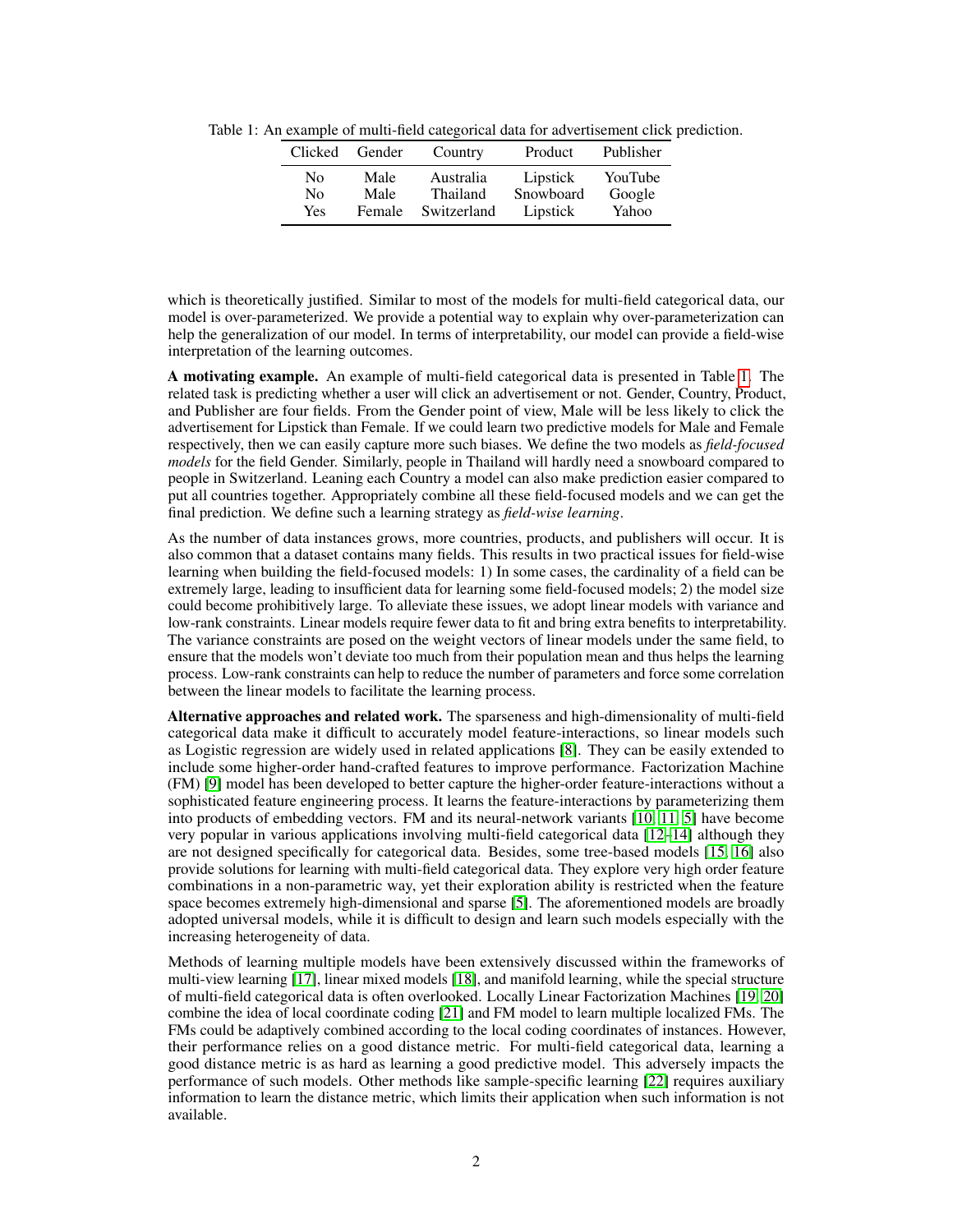To summarize, our contribution is three-fold: 1) We propose the method of field-wise learning for multi-field categorical data, which leverages the natural structure of data to learn some constraint field-focused models; 2) we design an interpretable model based on linear models with variance and low-rank constraints; 3) we prove a generalization error bound which can potentially explain why over-parameterization can help the generalization of our model.

# 2 Methodology

In this paper, we assume the dataset consists of purely categorical features. The method could be extended to handle both categorical and continuous features by transforming the continuous features to categorical features or conducting field-wise learning only on categorical fields. We formulate our method for the binary classification task, although it can also be applied to other tasks with the objective function chosen accordingly.

Given a data instance consists of m categorical features from  $m$  fields, we firstly convert each categorical feature to a one-hot vector through one-hot encoding. Then concatenate these one-hot vectors to form the feature vector  $\mathbf{x} = [\mathbf{x}^{(1)}^\top, \mathbf{x}^{(2)}^\top, ..., \mathbf{x}^{(m)}^\top]^\top$ , where  $\mathbf{x}^{(i)} \in \mathbb{R}^{d_i}$  is the one-hot vector for *i*-th categorical features. The dimension  $d_i$  indicates the cardinality of *i*-th field and  $d = \sum_{i=1}^{m} d_i$  denotes the total number of features in a dataset. For example, for the first data instance in Table [1,](#page-1-0)  $\mathbf{x}^{(1)}$ <sup>T</sup> = [1, 0] can be obtained after one-hot encoding the categorical feature "Male", and similarly for the last instance "Female" would be encoded as  $\mathbf{x}^{(1)}$ <sup>T</sup> = [0, 1]. We use  $\mathbf{x}^{(-i)} = [\mathbf{x}^{(1)}^\top, ..., \mathbf{x}^{(i-1)}^\top, \mathbf{x}^{(i+1)}^\top, ..., \mathbf{x}^{(m)}^\top]^\top$  to denote the feature vector excludes  $\mathbf{x}^{(i)}$ .

## 2.1 Field-wise Learning

The output score of a data instance regarding  $i$ -th field is given by:

<span id="page-2-0"></span>
$$
f^{(i)}(\mathbf{x}) = \mathbf{x}^{(i)\top} g^{(i)}(\mathbf{x}^{(-i)})
$$
\n(1)

where  $g^{(i)}(\mathbf{x}^{(-i)}) = [g^{(i)}_1(\mathbf{x}^{(-i)}), g^{(i)}_2(\mathbf{x}^{(-i)}), ..., g^{(i)}_{d_i}]$  $\binom{i}{d_i} (\mathbf{x}^{(-i)})$ ]  $\top$  and  $g_k^{(i)} \in g^{(i)}$  is the k-th component function of  $g^{(i)}$ . We define functions in  $g^{(i)}$  as field-focused models for *i*-th field. The idea behind the formulation is clear: the method will select the associated decision function from  $g^{(i)}$  according to the input  $d_i$ -dimensional feature vector  $\mathbf{x}^{(i)}$ , and apply it to the feature vector  $\mathbf{x}^{(-i)}$ . In doing this, we choose the decision function for the input categorical feature under  $i$ -th field accordingly. This enables us to apply a specialized model for each categorical feature, and thus can often simplify the component functions of  $g^{(i)}$  while make them more suitable for related data instances.

Proceed with every field, we can get m field-wise scores as  $f(\mathbf{x}) = [f^{(1)}(\mathbf{x}), f^{(2)}(\mathbf{x}), ..., f^{(m)}(\mathbf{x})]^\top$ , and the final score  $\hat{y}$  will be given by:

<span id="page-2-2"></span><span id="page-2-1"></span>
$$
\hat{y} = F(f(\mathbf{x}))\tag{2}
$$

with F a function to combine the field-wise decision scores in  $f(\mathbf{x})$ . F can be a majority vote, weighted sum, or simply a sum function.

Given a loss function  $\ell$ , a dataset of n labeled instances  $\{(\mathbf{x}_j, y_j)\}_{j=1}^n$  with elements in  $\mathcal{X} \times \{-1, +1\}$ and X a subset of  $\mathbb{R}^d$ , the learning objective can be formulated as:

$$
\min_{\theta} \frac{1}{n} \sum_{j=1}^{n} \ell(\hat{y}_j, y_j) + \lambda \sum_{i=1}^{m} \text{Reg}(g^{(i)})
$$
\n(3)

where  $\hat{y}_j$  is the decision score for  $x_j$  calculated by Eq.[\(1\)](#page-2-0) and [\(2\)](#page-2-1). The regularization term  $\text{Reg}(g^{(i)})$ measures the complexity of  $g^{(i)}$ , which should be defined according to the model class of  $g^{(i)}$ . It can either be some soft constrains weighted by  $\lambda$  as in Eq.[\(3\)](#page-2-2) or some hard constraints on the complexity of  $g^{(i)}$ . Through regularizing the complexity of  $g^{(i)}$ , the variability of component functions in  $g^{(i)}$ is controlled. As the cardinality of  $i$ -th field grows large, the number of component functions in  $g^{(i)}$  also becomes large, while some categorical features rarely appear in training dataset because of lack of related data instances. Such constraint also enables learning of models related to these rare categorical features.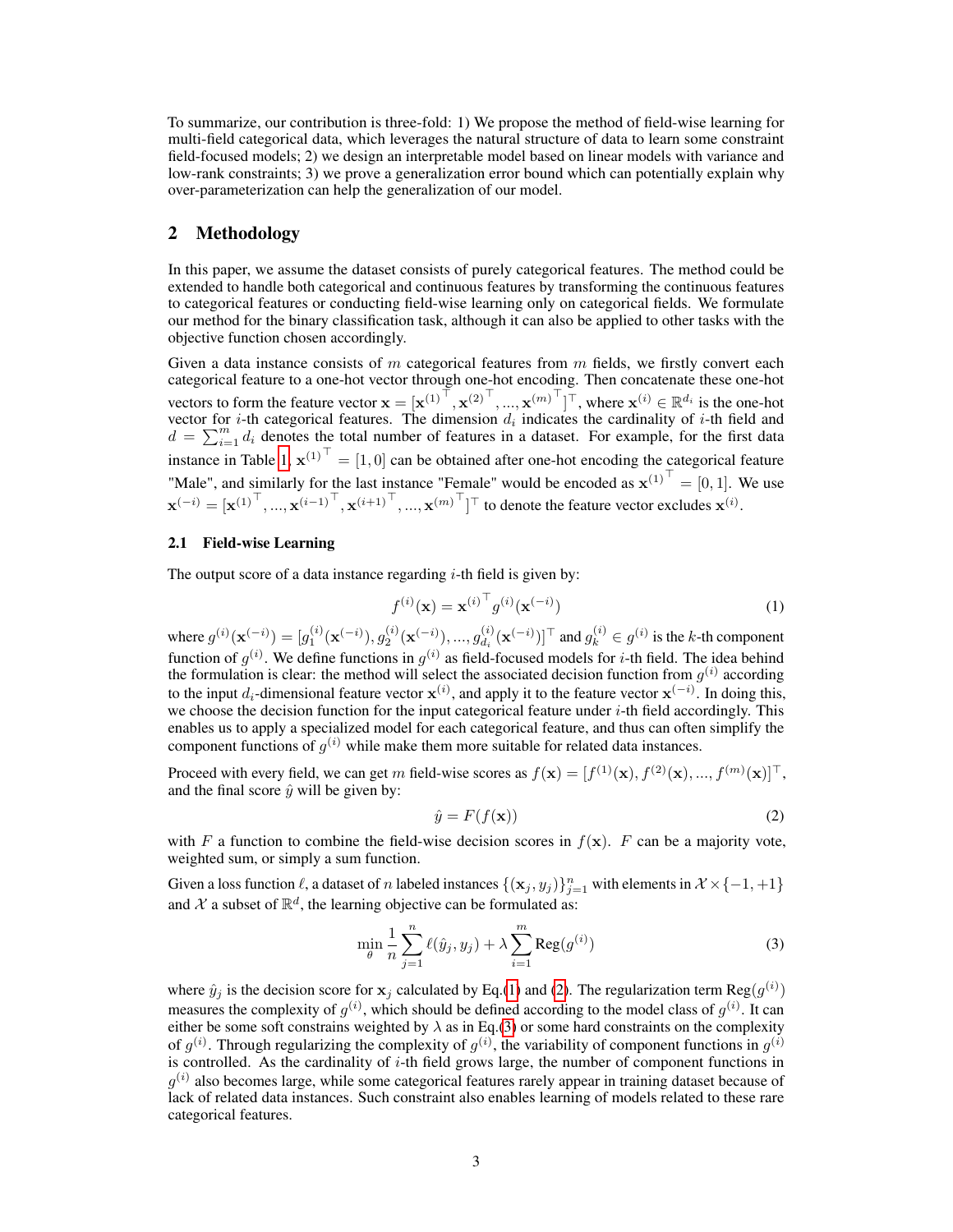#### 2.2 An implementation with linear models

In practice, we need to explicitly define the loss function  $\ell$ , component functions in  $g^{(i)}$ , the combination function  $F$ , and the regularization term. Here we introduce a simple yet efficient implementation of field-wise learning with linear models and give a detailed description of related variance and low-rank constraints.

Define the k-th component function of  $g^{(i)}$  using a linear model:

$$
g_k^{(i)}(\mathbf{x}^{(-i)}) = \mathbf{w}_k^{(i)}^\top \mathbf{x}^{(-i)} + b_k^{(i)}, \forall k \in [1, d_i]
$$
 (4)

with  $\mathbf{w}_k^{(i)} \in \mathbb{R}^{d-d_i}$  and  $b_k^{(i)} \in \mathbb{R}$  denoting the weight vector and bias of the linear model respectively. Define  $W^{(i)} = [\mathbf{w}_1^{(i)}, \mathbf{w}_2^{(i)}, ..., \mathbf{w}_{d_i}^{(i)}]$  $\mathbf{b}_{d_i}^{(i)}$ ] and  $\mathbf{b}^{(i)} = [b_1^{(i)}, b_2^{(i)}, ..., b_{d_i}^{(i)}]^\top$  so that

$$
g^{(i)}(\mathbf{x}^{(-i)}) = W^{(i)}^{\top} \mathbf{x}^{(-i)} + \mathbf{b}^{(i)}.
$$
 (5)

Choose F to be a sum function so that  $F(f(\mathbf{x})) = \sum_{i=1}^{m} f^{(i)}(\mathbf{x})$ . Substitute these functions into Eq.[\(1\)](#page-2-0) and [\(2\)](#page-2-1) to obtain the decision score  $\hat{y}$  of a data instance:

<span id="page-3-1"></span>
$$
\hat{y} = \sum_{i=1}^{m} \mathbf{x}^{(i)\top} (W^{(i)\top} \mathbf{x}^{(-i)} + \mathbf{b}^{(i)})
$$
(6)

Adopt the Logloss defined as  $\ell(\hat{y}, y) = \log(1 + \exp(-\hat{y}y))^1$  $\ell(\hat{y}, y) = \log(1 + \exp(-\hat{y}y))^1$  $\ell(\hat{y}, y) = \log(1 + \exp(-\hat{y}y))^1$  and we obtain the learning objective over *n* labeled instances  $\{(\mathbf{x}_j, y_j)\}_{j=1}^n$  as:

$$
\min_{\{W^{(i)}, \mathbf{b}^{(i)}\}_{i=1}^m} \frac{1}{n} \sum_{j=1}^n \ell(\hat{y}_j, y_j) + \lambda \sum_{i=1}^m (||W_b^{(i)} - \bar{\mathbf{w}}_b^{(i)} \mathbf{1}_{d_i}^{\top}||_F^2 + ||\bar{\mathbf{w}}_b^{(i)}||_F^2)
$$
\n
$$
\text{s.t. } W^{(i)} = U^{(i)\top} V^{(i)}, W_b^{(i)} = [W^{(i)\top}, \mathbf{b}^{(i)}]^{\top}
$$
\n
$$
U^{(i)} \in \mathbb{R}^{r \times (d - d_i)}, V^{(i)} \in \mathbb{R}^{r \times d_i}, \forall i \in [1, m],
$$
\n(7)

where  $|| \cdot ||_F$ ,  $\bar{\mathbf{w}}_b^{(i)}$  $b_b^{(i)}$ , and  $\mathbf{1}_{d_i}$  denotes the Frobenius norm, the column average of  $W_b^{(i)}$  $b^{(i)}$ , and a  $d_i$ -dimensional column vector of all ones respectively. In order to constrain the complexity of  $g^{(i)}$  as the term Reg $(g^{(i)})$  in Eq.[\(3\)](#page-2-2), we add the variance constraint on  $W_b^{(i)}$  $b<sub>b</sub><sup>(t)</sup>$  given by the term  $||W_{b}^{(i)}-\bar{\mathbf{w}}_{b}^{(i)}$  $\binom{i}{b} \mathbf{1}_{d_i}^{\top} |_{F}^2$ . It is related to variance of columns in  $W_b^{(i)}$  $b_b^{(i)}$  so we call it a *variance constraint*. We also constrain the norm of  $\bar{\mathbf{w}}_b^{(i)}$  $b<sub>b</sub>$  to promote the generalization ability. These terms are weighted by  $\lambda$ . The *low-rank constraint* on  $W^{(i)}$  helps to reduce the model parameters and reduce the computational complexity. It also ensures that the weight vectors in  $W^{(i)}$  are linearly dependent to facilitate the learning. This constraint is achieved through decomposing  $W^{(i)}$  into product of two rank r matrices  $U^{(i)}$  and  $V^{(i)}$ .

**Optimization.** We optimize the objective in Eq.[\(7\)](#page-3-1) regarding  $U^{(i)}$  and  $V^{(i)}$  to facilitate the optimization on  $W^{(i)}$  with low-rank constraint. As many modern toolkits have provided the functionality of automatic differentiation, we omit the details of derivatives here and put them in the supplementary materials. We employ stochastic gradient descent with the learning rate set by the Adagrad [\[23\]](#page-9-10) method which is suitable for sparse data.

Complexity analysis. The time complexity of calculating the prediction of a data instance is given by  $O(mrd+d)$ . Without the variance and norm regularization, the time complexity of calculating the gradients associated with a data instance is given by  $O(mrd + d)$  as well. The space complexity for our model is also an  $O(mrd + d)$  term. They are both linear in the feature dimension d. Calculating gradients regarding the variance and norm regularization term can be as costly as  $O(mr^2d + d)$ , but we do not need to calculate them in every iteration, so this does not add much time complexity. The regularization term works on all weight coefficients, but the sparsity of data makes some features absent in a data mini-batch, and thus we do not need to regularize the associated weight coefficients. Therefore, we can calculate the gradients regarding regularization term every, for example, 1000 iterations so that most of the features have been presented.

<span id="page-3-0"></span> $<sup>1</sup>$ All logarithms are base e unless specified.</sup>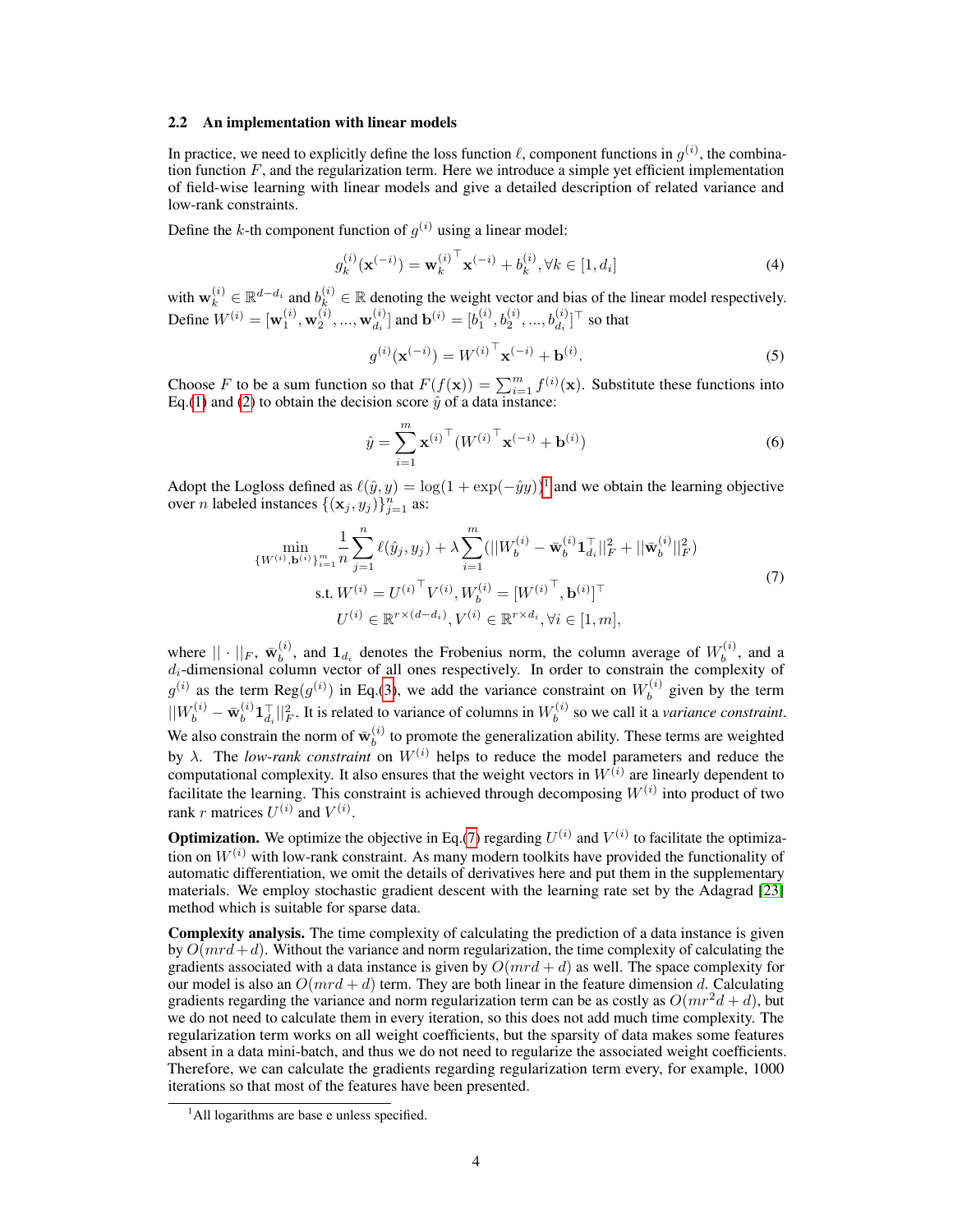# 3 Generalization error analysis

As the feature dimension  $d$  can be very large for multi-field categorical data, the number of parameters of our model can be comparable to the number of training instances, which is usually considered as over-parameterization. This is a common phenomenon for many models applied to multi-field categorical data, but why this can be helpful to model generalization has not been well studied. An important question is, how would our model generalizes. In this section, we theoretically analyze the generalization error of the hypothesis class related to our implementation with linear models on the binary classification task. The presented result justifies the regularization term used in the learning objective and can potentially explain the effect of over-parametrization on our model.

Definitions. We firstly introduce some common settings in this section. Following Section 2, we assume the data consist of purely categorical features with  $m$  fields. A labeled sample of  $n$  data instances is given by  $S = \{(\mathbf{x}_j, y_j)\}_{j=1}^n \in (\mathcal{X} \times \{-1, +1\})$  with  $\mathcal{X}$  a subset of  $\mathbb{R}^d$ . The feature vectors  $x_j$  s in S are combinations of one-hot vectors as the format presented in Section 2. We assume that training samples are drawn independently and identically distributed (i.i.d.) according to some unknown distribution D. Let the hypothesis set H be a family of functions mapping  $\mathcal{X}$  to  $\{-1, +1\}$ defined by  $\mathcal{H} = \{\mathbf{x} \mapsto \sum_{i=1}^m \mathbf{x}_j^{(i)}$  $\bigl\{ \left( W^{(i)}{}^{\top} \mathbf{x}_{j}^{(-i)} + \mathbf{b}^{(i)} \right) : \forall i \in [1,m], W^{(i)} \in \mathbb{R}^{(d-d_i) \times d_i}, \mathbf{b}^{(i)} \in \mathcal{S} \bigr\}$  $\mathbb{R}^{d_i}$ . Given the loss function  $\ell$ , the empirical error of a hypothesis  $h \in \mathcal{H}$  over the training set S is defined as  $\widehat{R}_S(\ell_h) = \frac{1}{m} \sum_{i=1}^m \ell(h(\mathbf{x}_i), y_i)$ . The generalization error of h is defined by  $R_{\mathcal{D}}(\ell_h) = \mathbb{E}_{(\mathbf{x},y) \sim \mathcal{D}} [\ell(h(\mathbf{x}), y)],$  which is the expected loss of h over the data distribution  $\mathcal{D}$ .

We begin by presenting a useful bound on the generalization error  $R_D(\ell_h)$ , which is a slight modifi-cation to [\[24,](#page-9-11) Theorem 3.3]. Let  $\ell$  be an  $L_{\ell}$ -Lipschitz loss function ranges in [0, c]. Then, for any  $\delta > 0$ , with probability at least  $1 - \delta$  over the draw of an i.i.d. sample S of size n, the following holds for all  $h \in \mathcal{H}$ :

<span id="page-4-1"></span><span id="page-4-0"></span>
$$
R_{\mathcal{D}}(\ell_h) \le \widehat{R}_{S}(\ell_h) + 2L_{\ell} \widehat{\Re}_{S}(\mathcal{H}) + 3c \sqrt{\frac{\log \frac{2}{\delta}}{2n}} \tag{8}
$$

where  $\Re_S(H)$  denotes the empirical Rademacher complexity of the hypothesis set H over the sample S. The proof of Eq.[\(8\)](#page-4-0) is presented in supplementary materials. As shown in Eq.[\(8\)](#page-4-0), the Rademacher complexity plays a crucial role in bounding the generalization error. Thus, we provide an upper bound on  $\widehat{\mathfrak{R}}_S(\mathcal{H})$  in following Theorem.

**Theorem 3.1** Let  $W_b^{(i)} = [W^{(i)}^\top, \mathbf{b}^{(i)}]^\top$ , and  $\bar{\mathbf{w}}_b^{(i)} \in \mathbb{R}^{d-d_i}$  be the column average of  $W_b^{(i)}$ . **1**  $d_i \in \mathbb{R}^{d_i}$  is a  $d_i$ -dimensional column vector of all ones. Given  $||W_b^{(i)} - \bar{w}_b^{(i)} \mathbf{1}_{d_i}^{\top}||_F \leq N_1^{(i)}$  and  $\bar{w}_b^{(i)} - \bar{w}_b^{(i)} \mathbf{1}_{d_i}^{\top}||_F \leq N_1^{(i)}$  $\|b^{(i)}\mathbf{1}_{d_i}^{\top}\|_F \leq N_1^{(i)}$  and  $||\bar{\mathbf{w}}_b^{(i)}$  $\|b^{(i)}\|_F\leq N_2^{(i)}$  for some constants  $N_1^{(i)}$ ,  $N_2^{(i)}$  and  $i=1,2,...,m$ , following inequality holds for  $\widehat{\mathfrak{R}}_S(\mathcal{H})$ :

<span id="page-4-2"></span>
$$
\widehat{\Re}_S(\mathcal{H}) \le \sqrt{\frac{m}{n}} \sum_{i=1}^m (N_1^{(i)} + N_2^{(i)}).
$$
\n(9)

Due to space limit, the proof of Theorem [3.1](#page-4-1) is postponed to supplementary materials. As shown in Eq.[\(9\)](#page-4-2), bounding  $\widehat{\mathfrak{R}}_S(\mathcal{H})$  relies on the bound of  $||W_b^{(i)} - \bar{w}_b^{(i)}||$  $\left\{ \begin{array}{ll} (i) \mathbf{1}_{d_i}^\top ||_F. \end{array} \right.$  This indicates that a small variance of the weight vectors for the field-focused models will be beneficial to the model generalization. Together with the bound on  $\bar{\mathbf{w}}_b^{(i)}$  $\binom{i}{b}$ , which is the column average of  $W_b^{(i)}$  $b^{(i)}$ , Eq.[\(9\)](#page-4-2) also indicates a preference on smaller norm for each weight vector. Theorem [3.1](#page-4-1) explains why we adopt a similar regularization term in our objective function.

**Discussion.** Substitute  $\Re S(H)$  with the bound in Theorem [3.1,](#page-4-1) we obtain the bound for the generalization error  $R_{\mathcal{D}}(\ell_h)$  by Eq.[\(8\)](#page-4-0). For the assumptions made by Eq.(8), most of loss functions are  $L_{\ell}$ -Lipschitz and practically bounded in [0, c]. For example, the Logloss is 1-Lipschitz, and can be thought of being bounded by a positive scalar  $c$  in practice.

Eq.[\(9\)](#page-4-2) also provides a way to investigate the relationship between number of parameters and generalization error bound. The number of parameters of our model depends on the rank  $r$  of  $W^{(i)}$ , because  $W^{(i)}$  is expressed in terms of  $U^{(i)}$  and  $V^{(i)}$ . Normally  $N_1^{(i)}$  and  $N_2^{(i)}$  in the bound are unknown, but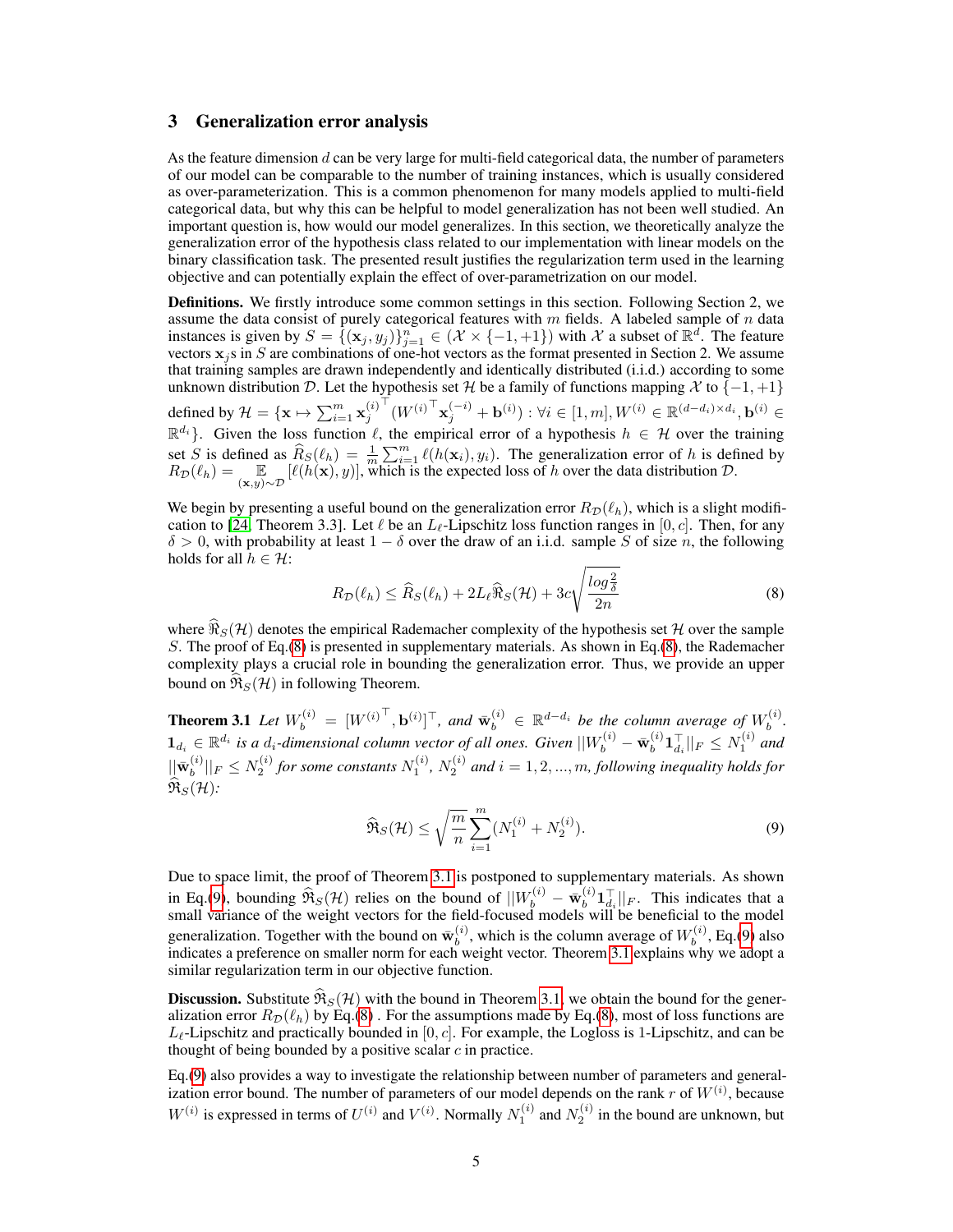Table 2: Statistics of the datasets.

| <b>Dataset</b> | #instances | #fields | #features |
|----------------|------------|---------|-----------|
| Criteo         | 45,840,617 | 39      | 395.894   |
| Avazu          | 40.428.967 | 22      | 2,018,012 |

<span id="page-5-2"></span>we can estimate them by  $N_1^{(i)} \approx ||W_b^{(i)} - \bar{w}_b^{(i)}$  $\|b_{b}^{(i)}\mathbf{1}_{d_{i}}^{\top}\|_{F}$  and  $N_{2}^{(i)} \approx \|\bar{\mathbf{w}}_{b}^{(i)}\|$  $\binom{v}{b}$ || $_F$  from the trained model parameters  $W_h^{(i)}$  $b<sub>b</sub>$  as commonly done in related literature [\[25\]](#page-9-12). For models attain similar training loss  $\widehat{R}_S(\ell_h)$  with different number of parameters, we can compare their bounds on  $\widehat{R}_S(\mathcal{H})$  to compare their generalization error bounds.

# 4 Experiments

In this section, we present the experiment settings and results on two large-scale multi-field categorical datasets for advertisement click prediction, and empirically investigate the trend of generalization error bound with regard to number of parameters. We also show how to interpret our model in a field-wise manner.

## 4.1 Datasets and preprocessing

Criteo<sup>[2](#page-5-0)</sup>: This dataset contains 13 numerical feature fields and 26 categorical feature fields. Numerical features were discretized and transformed into categorical features by log transformation which was proposed by the winner of Criteo Competition [\[1\]](#page-8-0). Features appearing less than 35 times were grouped and treated as one feature in corresponding fields. In doing this, we found the results can be slightly improved. The cardinalities of the 39 fields are 46, 97, 116, 40, 221, 108, 81, 54, 91, 9, 29, 37, 53, 1415, 552, 56354, 52647, 294, 16, 11247, 620, 4, 26104, 4880, 56697, 3154, 27, 9082, 57057, 11, 3954, 1842, 5, 56892, 16, 16, 28840, 69, 23117, respectively.

Avazu<sup>[3](#page-5-1)</sup>: This dataset contains 22 categorical feature fields. Similarly, features appearing less than 4 times were grouped and treated as one feature in corresponding fields. The cardinalities of the 22 fields are 241, 8, 8, 3697, 4614, 25, 5481, 329, 31, 381763, 1611748, 6793, 6, 5, 2509, 9, 10, 432, 5, 68, 169, 61, respectively.

We summarize the statistics of these datasets in Table [2.](#page-5-2) We randomly split the data into the train  $(80\%)$ , validation  $(10\%)$  and test  $(10\%)$  sets.

# 4.2 Evaluation metrics

We adopted two commonly used metrics for advertisement click prediction: Logloss (binary crossentropy loss) and AUC (Area Under the ROC curve). A small increase of AUC or an improvement of 0.001 on Logloss is considered to be significant in click prediction tasks [\[26,](#page-9-13) [27\]](#page-9-14). As a company's daily turnover can be millions of dollars, even a small lift in click-through rate brings extra millions of dollars each year.

## 4.3 Baselines, hyper-parameter settings and implementation details

We compared our model with several baselines, including the linear model, tree-based model, FMbased models, and neural networks. These models are widely used for multi-field categorical data.

- LR is the Logistic regression model with L2-regularization.
- GBDT is the Gradient Boosted Decision Tree method implemented through LightGBM [\[15\]](#page-9-2). It provides an efficient way that directly deals with categorical data. We chose the max depth of trees from  $\{20, 30, 40, 50, 100\}$  and the number of leaves from  $\{10^2, 10^3, 10^4\}$  for each dataset.

<span id="page-5-0"></span><sup>&</sup>lt;sup>2</sup>http://labs.criteo.com/2014/02/kaggle-display-advertising-challenge-dataset/

<span id="page-5-1"></span><sup>3</sup> https://www.kaggle.com/c/avazu-ctr-prediction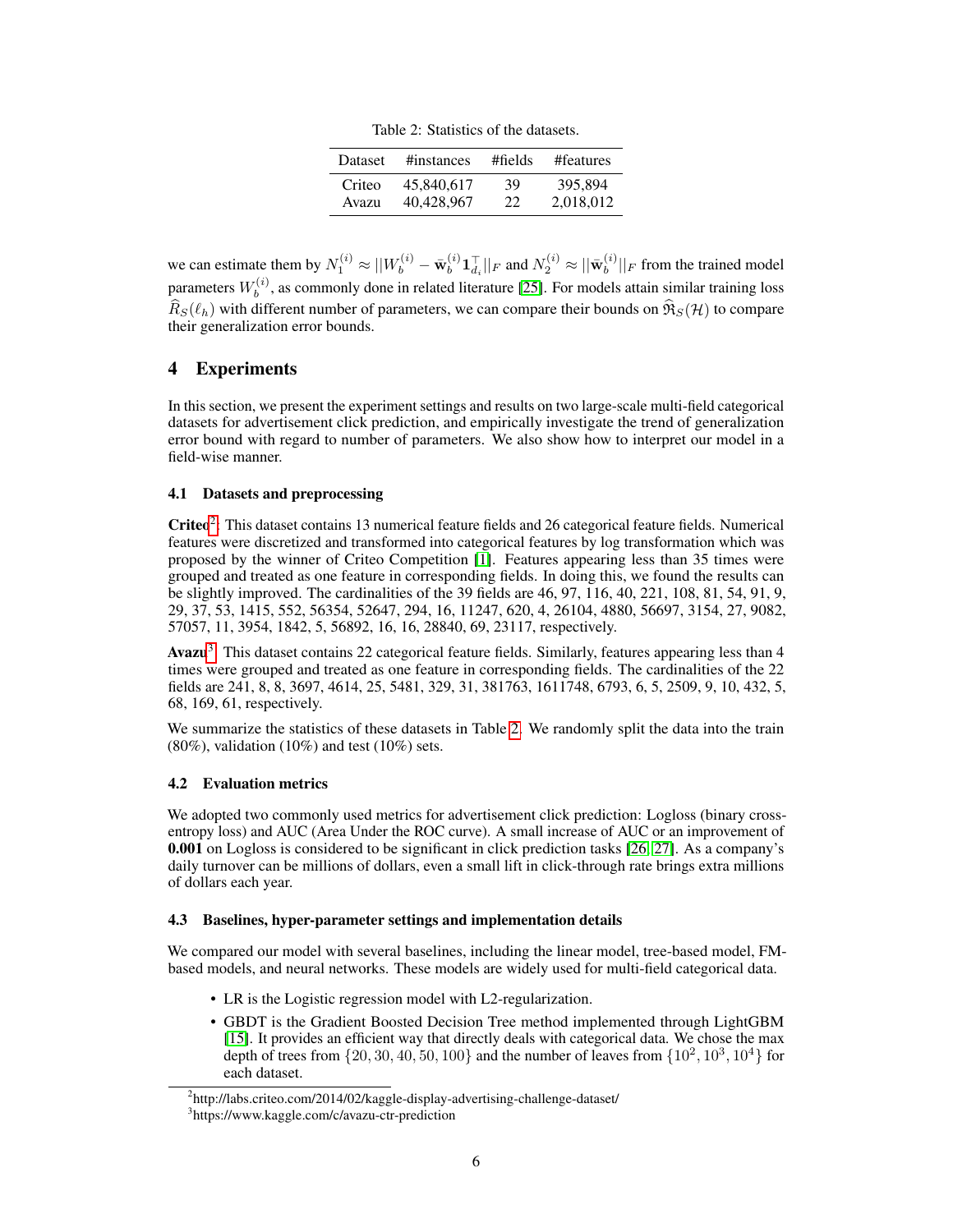|             | Avazu   |            |        | Criteo      |         |            |        |              |
|-------------|---------|------------|--------|-------------|---------|------------|--------|--------------|
| Method      | Logloss | <b>AUC</b> | Time   | #params     | Logloss | <b>AUC</b> | Time   | #params      |
| LR          | 0.3819  | 0.7763     | 1h36m  | 2.02M       | 0.4561  | 0.7943     | 1h22m  | 0.40M        |
| <b>GBDT</b> | 0.3817  | 0.7766     | 34m    | trees= $71$ | 0.4453  | 0.8059     | 1h14m  | trees= $168$ |
| <b>FM</b>   | 0.3770  | 0.7855     | 1h8m   | 201.80M     | 0.4420  | 0.8082     | 3h20m  | 32.07M       |
| <b>FFM</b>  | 0.3737  | 0.7914     | 7h20m  | 341.04M     | 0.4413  | 0.8107     | 8h46m  | 60.57M       |
| RaFM        | 0.3741  | 0.7903     | 20h50m | 87.27M      | 0.4416  | 0.8105     | 3h46m  | 70.79M       |
| <b>LLFM</b> | 0.3768  | 0.7862     | 30h45m | 532.75M     | 0.4426  | 0.8095     | 27h43m | 52.25M       |
| DeepFM      | 0.3753  | 0.7880     | 1h52m  | 62.96M      | 0.4415  | 0.8104     | 3h58m  | 12.66M       |
| <b>IPNN</b> | 0.3736  | 0.7902     | 2h24m  | 83.50M      | 0.4411  | 0.8108     | 2h1m   | 5.12M        |
| <b>OPNN</b> | 0.3734  | 0.7906     | 3h29m  | 83.87M      | 0.4411  | 0.8109     | 5h49m  | 5.20M        |
| Ours        | 0.3715  | 0.7946     | 1h31m  | 357.18M     | 0.4391  | 0.8129     | 2h22m  | 206.65M      |

<span id="page-6-0"></span>Table 3: Experiment results. The best results are bold. h: hours; m: minutes; M: million.

- FM [\[9\]](#page-8-6) is the original second-order Factorization Machine model. We chose the dimension for embedding vectors from  $\{20, 40, 60, 80, 100\}$ .
- FFM [\[1\]](#page-8-0) is the Field-aware Factorization Machine model. This model is an improved version of FM by incorporating field information. The dimension for embedding vectors was selected from  $\{2, 4, 8, 16\}.$
- RaFM [\[28\]](#page-9-15) is the Rank-Aware Factorization Machine model. It allows the embedding dimensions of features to be adaptively adjusted according to varying frequencies of occurrences. We set the candidate set for embedding dimensions as  $\{32, 64, 128\}$ .
- LLFM [\[19\]](#page-9-6) is the Locally Linear Factorization Machine model. It learns multiple localized FMs together with a local coding scheme. We chose the number of anchor points from  $\{2, 3, 4, 5\}$  and dimension for embedding vectors from  $\{16, 32, 64\}.$
- DeepFM [\[10\]](#page-8-7) uses FM as a feature extractor for the connected neural networks. We use a neural network with 3 hidden layers and 400 neurons per layer as recommended in the original paper. We chose the dropout rate from  $\{0.1, 0.3, 0.5, 0.7\}$ . The embedding dimension for FM part was chosen from {10, 30, 60}.
- IPNN and OPNN [\[7\]](#page-8-4) are the product-based neural networks utilize inner and outer product layer respectively. They are designed specifically for multi-field categorical data. We set the network structure as recommended in the original paper and selected the dropout rate from  $\{0.1, 0.3, 0.5, 0.7\}.$

We implemented our model using PyTorch [\[29\]](#page-9-16). The gradients regarding the regularization term were calculated every 1000 iterations to speed up the training. The weight  $\lambda$  for regularization term was selected from  $\{10^{-3}, ..., 10^{-8}\}$ . For setting the rank r in our model, we tried two strategies: 1) chose different rank for different fields by  $r_i = \log_b d_i$  and selected b from  $\{1.2, 1.4, 1.6, 1.8, 2, 3, 4\};$  2) set the rank to be the same for all fields and selected r from  $\{4, 8, 12, ..., 28\}$ . The first strategy produced different rank constraints for field-focused models under different fields, such that a field with more field-focused models would be assigned a larger rank. For both strategies, if  $r_i > d_i$  we set  $r_i = d_i$ . We tried both strategies and selected the best based on validation sets.

For all models, the learning rates were selected from  $\{0.01, 0.1\}$  and the weight decays or weights for L2-regularization were selected from  $\{10^{-3}, ..., 10^{-8}\}$  where applicable. We chose all these hyperparameters from a reasonable large grid of points and selected those led to the smallest Logloss on the validation sets. We applied the early-stopping strategy based on the validation sets for all models. All models except GBDT used the Adagrad[\[23\]](#page-9-10) optimizer with a batch size of 2048. The optimal hyper-parameter settings of all models can be found in supplementary materials. All experiments were run on a Linux workstation with one NVIDIA Quadro RTX6000 GPU of 24GB memory.

#### 4.4 Results and discussion

The experiment results are presented in Table [3.](#page-6-0) We repeated each experiment for 5 times to report the average results. The standard deviations for most models are small (about 0.0001∼0.0002) and listed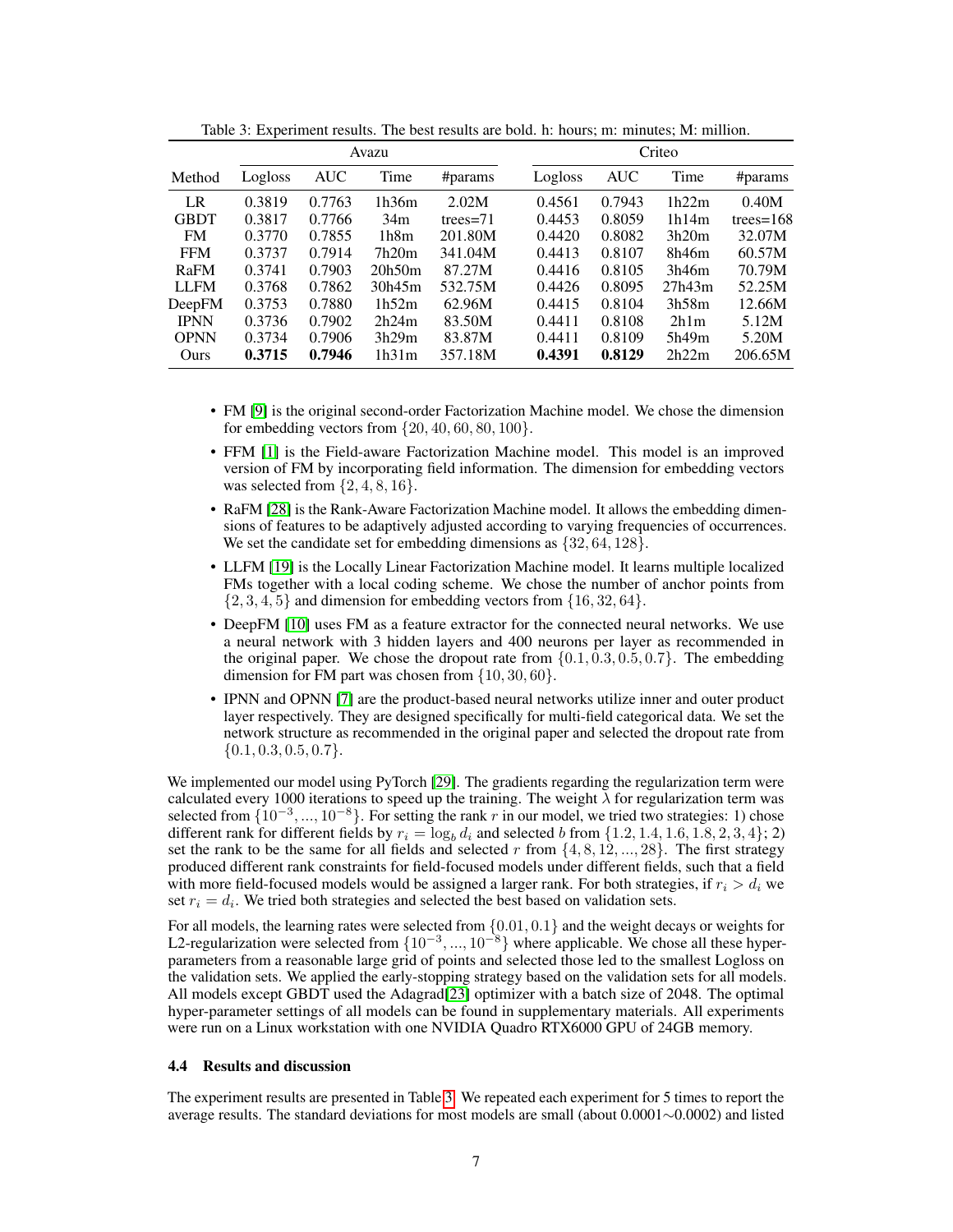<span id="page-7-0"></span>

(a) Importance of each field (b) Trend of  $\sum_{i=1}^{m} (N_1^{(i)} + N_2^{(i)})$  regarding #params

Figure 1: Analysis of the models on Criteo dataset

in supplementary materials. Table [3](#page-6-0) also shows the #params (number of parameters) and training time of each model for comparison of their complexity. For the GBDT model we list the average number of trees in the column #params.

Notice that an improvement of 0.001 on Logloss is considered significant, so our model significantly outperforms other baselines in both Avazu and Criteo datasets. Although our model features a relatively large number of parameters especially on Criteo dataset due to more fields, such overparameterization is beneficial to our model. Other models tend to over-fit the training data when increasing the number of model parameters. LLFM also involves a large number of parameters since it learns several localized FM models. It, however, does not improve FM significantly. This is likely because of the difficulty in learning a good local coding scheme on categorical data. Other baselines try to learn a universal model for all the data, making them incapable of distinguishing the underlying differences between some groups of data and leading to inferior performance. The experiment results verify the effectiveness of our model and the field-wise learning strategy. Besides, thanks to the simple model equation and fast convergence, our model can be efficiently trained within two and three hours respectively on those two datasets.

#### 4.5 Interpretation of learning outcomes

It is straightforward to explain our model in a fine-grained way. By analyzing the weights of each field-focused model, we know the importance of each feature for a specific group represented by a categorical feature. Also, our model can give a field-wise interpretation of the learning outcomes. It tells us the importance of each field for the learning task given by  $||W_b^{(i)} - \bar{w}_b^{(i)}||$  $\mathbf{1}_{d_i}^{\top}||_F/d_i$ , as illustrated in Figure [1a.](#page-7-0) If this term is large for a field, then the field-focused models under this field differ much on average. This indicates categorical features in this field represent rather distinct groups for the learning task, which provides valuable information if we would like to selectively focus on certain fields, for example, to lift the quality of advertising.

#### 4.6 Trend of the error bound regarding the number of parameters

Figure [1b](#page-7-0) presents the trend of the bound on  $\widehat{\mathfrak{R}}_S(\mathcal{H})$  expressed by  $\sum_{i=1}^m (N_1^{(i)} + N_2^{(i)})$  with regard to the number of parameters. We trained models of different ranks with all other hyper-parameters fixed on the training set of Criteo dataset until the Logloss went below 0.420. We then calculated the term  $\sum_{i=1}^m (||W^{(i)}_b - \bar{\mathbf{w}}^{(i)}_b)$  $\|\mathbf{1}_{d_i}^{\top}\|_F + \|\bar{\mathbf{w}}_b^{(i)}\|_F$  $\mathcal{L}_{b}^{(i)}||_F$ ) as an approximation of  $\sum_{i=1}^{m} (N_1^{(i)} + N_2^{(i)})$ . The error bound decreases initially when #params increases. Then it increases with #params. Although these bounds are loose as most of the developed bounds for over-parameterized model [\[25\]](#page-9-12), the trend verifies that mildly over-parameterization can be helpful to reduce the generalization error, which reflects in the initial decreasing segment of the line chart.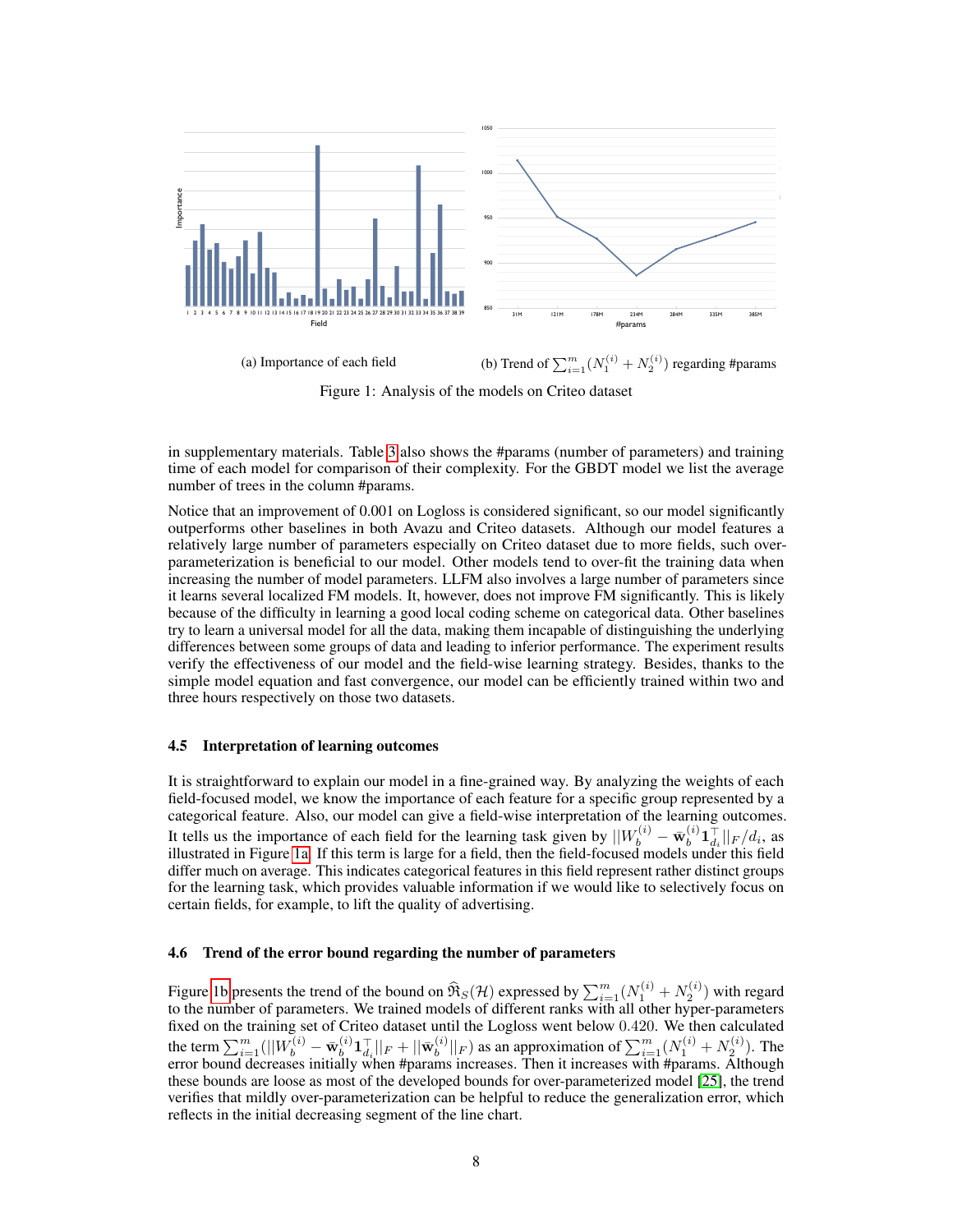# 5 Conclusion and future work

In this paper, we propose a new learning method for multi-field categorical data named field-wise learning. Based on this method, we can learn one-to-one field-focused models with appropriate constraints. We implemented an interpretable model based on the linear models with variance and low-rank constraints. We have also derived a generalization error bound to theoretically support the proposed constraints and provide some explanation on the influence of over-parameterization. We achieved superior performance on two large-scale datasets compared to the state-of-the-arts. The linear models could also be extended to more complex models based on our current framework. Our future work will focus on exploring an effective way to reduce the model parameters.

# 6 Broader Impact

A broader impact discussion is not applicable as it may depend on applications.

# Acknowledgments and Disclosure of Funding

The authors greatly appreciate the financial support from the Rail Manufacturing Cooperative Research Centre (funded jointly by participating rail organizations and the Australian Federal Government's Business Cooperative Research Centres Program) through Project R3.7.2 – Big data analytics for condition based monitoring and maintenance.

## References

- <span id="page-8-0"></span>[1] Yuchin Juan, Yong Zhuang, Wei-Sheng Chin, and Chih-Jen Lin. Field-aware factorization machines for ctr prediction. In *Proceedings of the 10th ACM Conference on Recommender Systems*, pages 43–50, 2016.
- <span id="page-8-1"></span>[2] Yehuda Koren, Robert Bell, and Chris Volinsky. Matrix factorization techniques for recommender systems. *Computer*, 42(8):30–37, 2009.
- <span id="page-8-2"></span>[3] Eugene Agichtein, Eric Brill, Susan Dumais, and Robert Ragno. Learning user interaction models for predicting web search result preferences. In *Proceedings of the 29th annual international ACM SIGIR conference on Research and development in information retrieval*, pages 3–10, 2006.
- <span id="page-8-3"></span>[4] Weinan Zhang, Tianming Du, and Jun Wang. Deep learning over multi-field categorical data. In *European conference on information retrieval*, pages 45–57. Springer, 2016.
- <span id="page-8-9"></span>[5] Yanru Qu, Bohui Fang, Weinan Zhang, Ruiming Tang, Minzhe Niu, Huifeng Guo, Yong Yu, and Xiuqiang He. Product-based neural networks for user response prediction over multi-field categorical data. *ACM Transactions on Information Systems (TOIS)*, 37(1):1–35, 2018.
- [6] Junwei Pan, Jian Xu, Alfonso Lobos Ruiz, Wenliang Zhao, Shengjun Pan, Yu Sun, and Quan Lu. Fieldweighted factorization machines for click-through rate prediction in display advertising. In *Proceedings of the 2018 World Wide Web Conference*, pages 1349–1357, 2018.
- <span id="page-8-4"></span>[7] Yanru Qu, Han Cai, Kan Ren, Weinan Zhang, Yong Yu, Ying Wen, and Jun Wang. Product-based neural networks for user response prediction. In *2016 IEEE 16th International Conference on Data Mining (ICDM)*, pages 1149–1154. IEEE, 2016.
- <span id="page-8-5"></span>[8] Matthew Richardson, Ewa Dominowska, and Robert Ragno. Predicting clicks: estimating the click-through rate for new ads. In *Proceedings of the 16th international conference on World Wide Web*, pages 521–530, 2007.
- <span id="page-8-6"></span>[9] Steffen Rendle. Factorization machines. In *2010 IEEE International Conference on Data Mining*, pages 995–1000. IEEE, 2010.
- <span id="page-8-7"></span>[10] Huifeng Guo, Ruiming Tang, Yunming Ye, Zhenguo Li, and Xiuqiang He. Deepfm: a factorizationmachine based neural network for ctr prediction. In *Proceedings of the 26th International Joint Conference on Artificial Intelligence*, pages 1725–1731, 2017.
- <span id="page-8-8"></span>[11] Xiangnan He and Tat-Seng Chua. Neural factorization machines for sparse predictive analytics. In *Proceedings of the 40th International ACM SIGIR conference on Research and Development in Information Retrieval*, pages 355–364, 2017.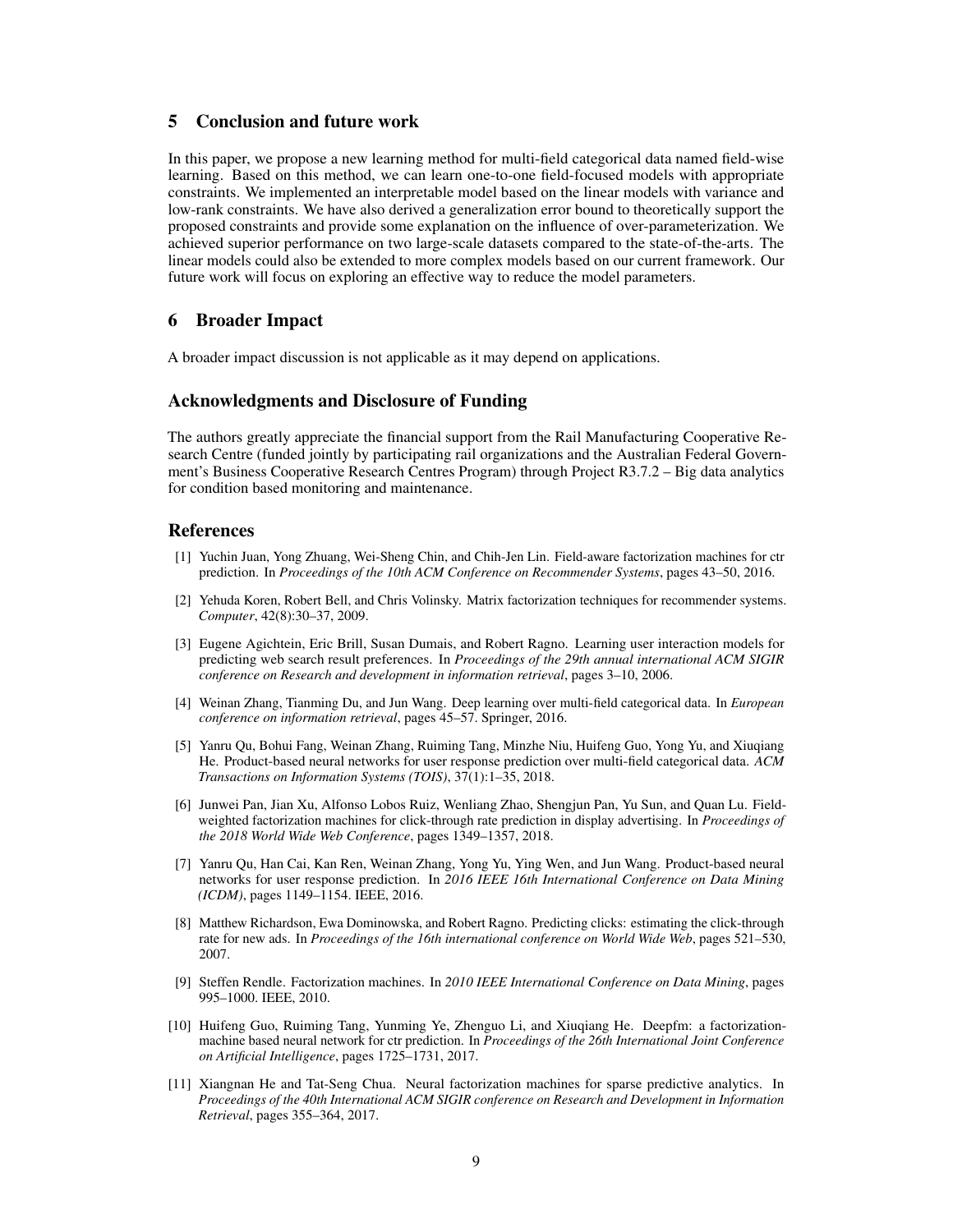- <span id="page-9-0"></span>[12] Xiang Wang, Xiangnan He, Liqiang Nie, and Tat-Seng Chua. Item silk road: Recommending items from information domains to social users. In *Proceedings of the 40th International ACM SIGIR conference on Research and Development in Information Retrieval*, pages 185–194, 2017.
- [13] Zhibin Li, Jian Zhang, Qiang Wu, and Christina Kirsch. Field-regularised factorization machines for mining the maintenance logs of equipment. In *Australasian Joint Conference on Artificial Intelligence*, pages 172–183. Springer, 2018.
- <span id="page-9-1"></span>[14] Makoto Yamada, Wenzhao Lian, Amit Goyal, Jianhui Chen, Kishan Wimalawarne, Suleiman A Khan, Samuel Kaski, Hiroshi Mamitsuka, and Yi Chang. Convex factorization machine for toxicogenomics prediction. In *Proceedings of the 23rd ACM SIGKDD International Conference on Knowledge Discovery and Data Mining*, pages 1215–1224, 2017.
- <span id="page-9-2"></span>[15] Guolin Ke, Qi Meng, Thomas Finley, Taifeng Wang, Wei Chen, Weidong Ma, Qiwei Ye, and Tie-Yan Liu. Lightgbm: A highly efficient gradient boosting decision tree. In *Advances in neural information processing systems*, pages 3146–3154, 2017.
- <span id="page-9-3"></span>[16] Liudmila Prokhorenkova, Gleb Gusev, Aleksandr Vorobev, Anna Veronika Dorogush, and Andrey Gulin. Catboost: unbiased boosting with categorical features. In *Advances in neural information processing systems*, pages 6638–6648, 2018.
- <span id="page-9-4"></span>[17] Jing Zhao, Xijiong Xie, Xin Xu, and Shiliang Sun. Multi-view learning overview: Recent progress and new challenges. *Information Fusion*, 38:43–54, 2017.
- <span id="page-9-5"></span>[18] Geert Verbeke. Linear mixed models for longitudinal data. In *Linear mixed models in practice*, pages 63–153. Springer, 1997.
- <span id="page-9-6"></span>[19] Chenghao Liu, Teng Zhang, Peilin Zhao, Jun Zhou, and Jianling Sun. Locally linear factorization machines. In *Proceedings of the 26th International Joint Conference on Artificial Intelligence*, pages 2294–2300, 2017.
- <span id="page-9-7"></span>[20] Xiaoshuang Chen, Yin Zheng, Peilin Zhao, Zhuxi Jiang, Wenye Ma, and Junzhou Huang. A generalized locally linear factorization machine with supervised variational encoding. *IEEE Transactions on Knowledge and Data Engineering*, 2019.
- <span id="page-9-8"></span>[21] Kai Yu, Tong Zhang, and Yihong Gong. Nonlinear learning using local coordinate coding. In *Advances in neural information processing systems*, pages 2223–2231, 2009.
- <span id="page-9-9"></span>[22] Ben Lengerich, Bryon Aragam, and Eric P Xing. Learning sample-specific models with low-rank personalized regression. In *Advances in Neural Information Processing Systems*, pages 3570–3580, 2019.
- <span id="page-9-10"></span>[23] John Duchi, Elad Hazan, and Yoram Singer. Adaptive subgradient methods for online learning and stochastic optimization. *Journal of machine learning research*, 12(Jul):2121–2159, 2011.
- <span id="page-9-11"></span>[24] Mehryar Mohri, Afshin Rostamizadeh, and Ameet Talwalkar. *Foundations of machine learning*. MIT press, 2018.
- <span id="page-9-12"></span>[25] Behnam Neyshabur, Zhiyuan Li, Srinadh Bhojanapalli, Yann LeCun, and Nathan Srebro. The role of over-parametrization in generalization of neural networks. In *7th International Conference on Learning Representations, ICLR 2019*, 2019.
- <span id="page-9-13"></span>[26] Heng-Tze Cheng, Levent Koc, Jeremiah Harmsen, Tal Shaked, Tushar Chandra, Hrishi Aradhye, Glen Anderson, Greg Corrado, Wei Chai, Mustafa Ispir, et al. Wide & deep learning for recommender systems. In *Proceedings of the 1st workshop on deep learning for recommender systems*, pages 7–10, 2016.
- <span id="page-9-14"></span>[27] Ruoxi Wang, Bin Fu, Gang Fu, and Mingliang Wang. Deep & cross network for ad click predictions. In *Proceedings of the ADKDD'17*, pages 1–7. 2017.
- <span id="page-9-15"></span>[28] Xiaoshuang Chen, Yin Zheng, Jiaxing Wang, Wenye Ma, and Junzhou Huang. Rafm: Rank-aware factorization machines. In *International Conference on Machine Learning*, pages 1132–1140, 2019.
- <span id="page-9-16"></span>[29] Adam Paszke, Sam Gross, Francisco Massa, Adam Lerer, James Bradbury, Gregory Chanan, Trevor Killeen, Zeming Lin, Natalia Gimelshein, Luca Antiga, et al. Pytorch: An imperative style, high-performance deep learning library. In *Advances in Neural Information Processing Systems*, pages 8024–8035, 2019.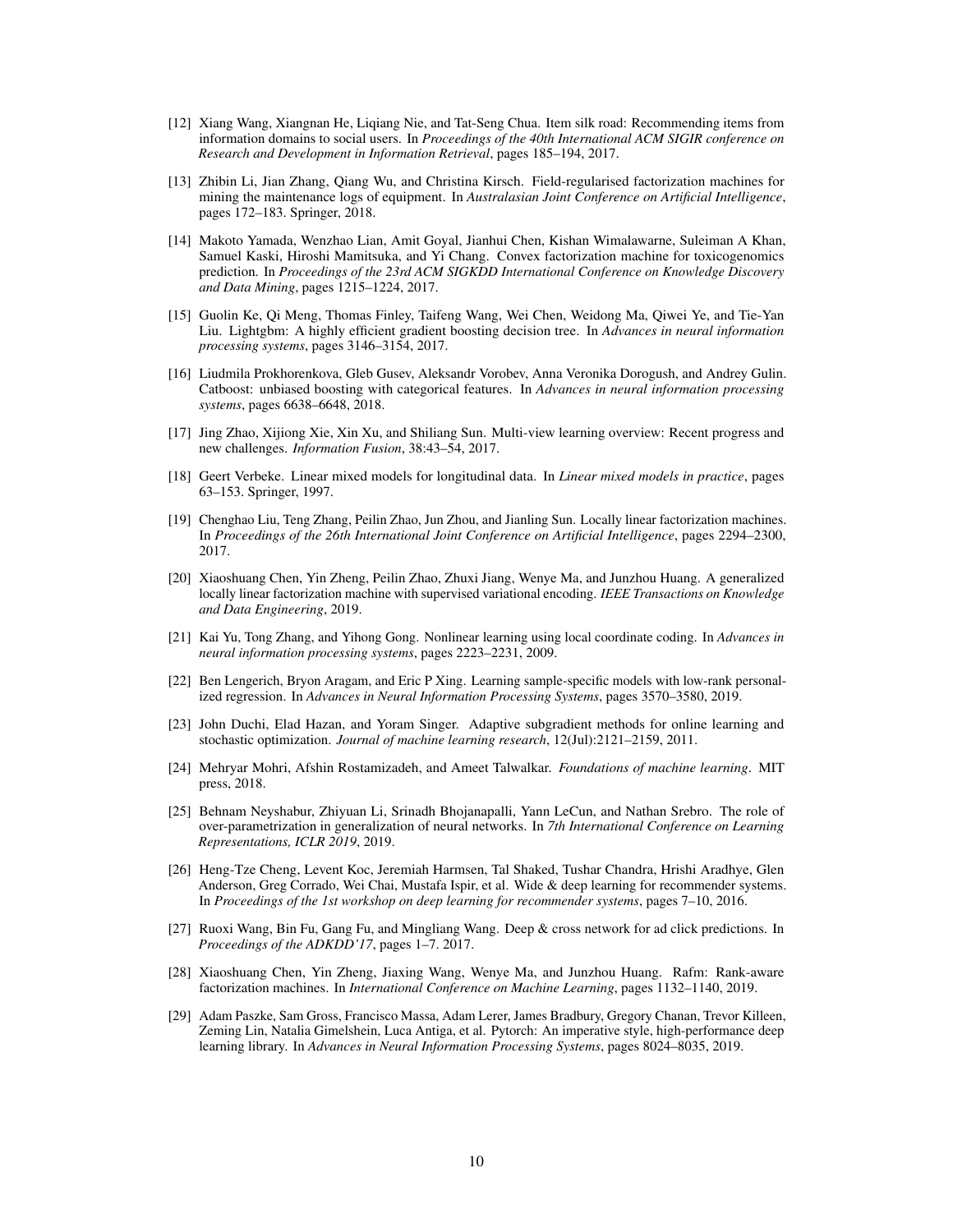# A Supplementary material

For simplicity, we use the notations consistently with our paper.

#### A.1 Derivatives

Define  $s = \frac{-y}{1 + \exp(y\hat{y})}$ . The derivatives of Logloss on one sample  $(\mathbf{x}, y)$  are then given by:

$$
\frac{\partial \ell(\hat{y}, y)}{\partial U^{(i)}} = s V^{(i)} \mathbf{x}^{(i)} {\mathbf{x}^{(-i)}}^\top, \quad \frac{\partial \ell(\hat{y}, y)}{\partial V^{(i)}} = s U^{(i)} {\mathbf{x}^{(-i)}} {\mathbf{x}^{(i)}}^\top, \quad \frac{\partial \ell(\hat{y}, y)}{\partial \mathbf{b}^{(i)}} = s \mathbf{x}^{(i)}
$$

Define  $K^{(i)} = U^{(i)}U^{(i)\top}(V^{(i)} - V_{mean}^{(i)}), k^{(i)} = U^{(i)}U^{(i)\top}V_{mean}^{(i)},$  and  $\mathbf{b}_{diff}^{(i)} = \mathbf{b}^{(i)} - \bar{b}^{(i)}\mathbf{1}_{d_i}$ .  $\bar{b}^{(i)}$  is the mean of elements in  $\mathbf{b}^{(i)}$ . Then for the regularization term  $R_1^{(i)} = ||W_b^{(i)} - \bar{w}_b^{(i)} \mathbf{1}_{d_i}^{\top}||_F^2$  and  $R_2^{(i)} = ||\bar{w}_b^{(i)}||_F^2$ . corresponding derivatives are:

$$
\frac{\partial R_1^{(i)}}{\partial U^{(i)}} = 2(V^{(i)} - V_{mean}^{(i)})(V^{(i)} - V_{mean}^{(i)})^\top U^{(i)},
$$
  
\n
$$
\frac{\partial R_1^{(i)}}{\partial V^{(i)}} = 2(K^{(i)} - K_{mean}^{(i)}),
$$
  
\n
$$
\frac{\partial R_1^{(i)}}{\partial \mathbf{b}^{(i)}} = 2(\mathbf{b}_{diff}^{(i)} - \frac{\mathbf{1}_{d_i} \mathbf{1}_{d_i}^\top}{d_i} \mathbf{b}_{diff}^{(i)}),
$$

$$
\frac{\partial R_2^{(i)}}{\partial U^{(i)}} = 2 V_{mean}^{(i)} {V_{mean}}^{\top} U^{(i)}, \quad \frac{\partial R_2^{(i)}}{\partial V^{(i)}} = \frac{2}{d_i} k^{(i)} \mathbf{1}_{d_i}^{\top}, \quad \frac{\partial R_2^{(i)}}{\partial \mathbf{b}^{(i)}} = \frac{2 \bar{b}^{(i)} \mathbf{1}_{d_i}}{d_i}
$$

The subscript "mean" denotes that associated variables are vectors calculated from the column averages of corresponding matrices, and such vectors are augmented accordingly when subtraction from matrices.

#### A.2 Proof of Eq.[\(8\)](#page-4-0)

We firstly apply [\[24,](#page-9-11) Theorem 3.3] to a composition of loss function and our hypothesis set H defined as  $\ell \circ \mathcal{H}$ .

The range of  $\ell \circ \mathcal{H}$  here is in  $[0, c]$ . This adds a c before  $3\sqrt{\frac{\log \frac{2}{\delta}}{2n}}$  and one can easily verify this following the same steps of proof of [\[24,](#page-9-11) Theorem 3.3]. Next, according to Talagrand's lemma [\[24,](#page-9-11) Lemma 5.7], for an  $L_{\ell}$ -Lipschitz continuous function  $\ell$ , we have:

<span id="page-10-0"></span>
$$
\widehat{\Re}_S(\ell \circ \mathcal{H}) \le L_\ell \widehat{\Re}_S(\mathcal{H})
$$
\n(10)

.

Combine Eq.[\(10\)](#page-10-0) with [\[24,](#page-9-11) Theorem 3.3] and we complete the proof.

# A.3 Proof of Theorem [3.1](#page-4-1)

Define  $\tilde{\mathbf{x}}_j^{(-i)} = [\tilde{\mathbf{x}}_j^{(-i)}]$  $\left[0, 1\right]$  and use  $\left\langle \cdot, \cdot \right\rangle$  to denote inner-product. By definition of Rademacher complexity and the hypothesis set  $H$ , we have:

$$
\widehat{\mathfrak{R}}_{S}(\mathcal{H}) = \mathbb{E}\left[\sup_{h \in \mathcal{H}} \frac{1}{n} \sum_{j=1}^{n} \sigma_{j} h(\mathbf{x}_{j})\right]
$$
\n
$$
= \mathbb{E}\left[\sup_{h \in \mathcal{H}} \frac{1}{n} \sum_{j=1}^{n} \sigma_{j} \sum_{i=1}^{m} \mathbf{x}_{j}^{(i)\top} (W^{(i)\top} \mathbf{x}_{j}^{(-i)} + \mathbf{b}^{(i)})\right]
$$
\n
$$
\leq \frac{1}{n} \sum_{i=1}^{m} \mathbb{E}\left[\sup_{h \in \mathcal{H}} \sum_{j=1}^{n} \sigma_{j} \mathbf{x}_{j}^{(i)\top} W_{b}^{(i)\top} \tilde{\mathbf{x}}_{j}^{(-i)}\right]
$$
\n
$$
= \frac{1}{n} \sum_{i=1}^{m} \mathbb{E}\left[\sup_{h \in \mathcal{H}} \sum_{j=1}^{n} \langle W_{b}^{(i)}, \sigma_{j} \tilde{\mathbf{x}}_{j}^{(-i)} \mathbf{x}_{j}^{(i)\top} \rangle\right]
$$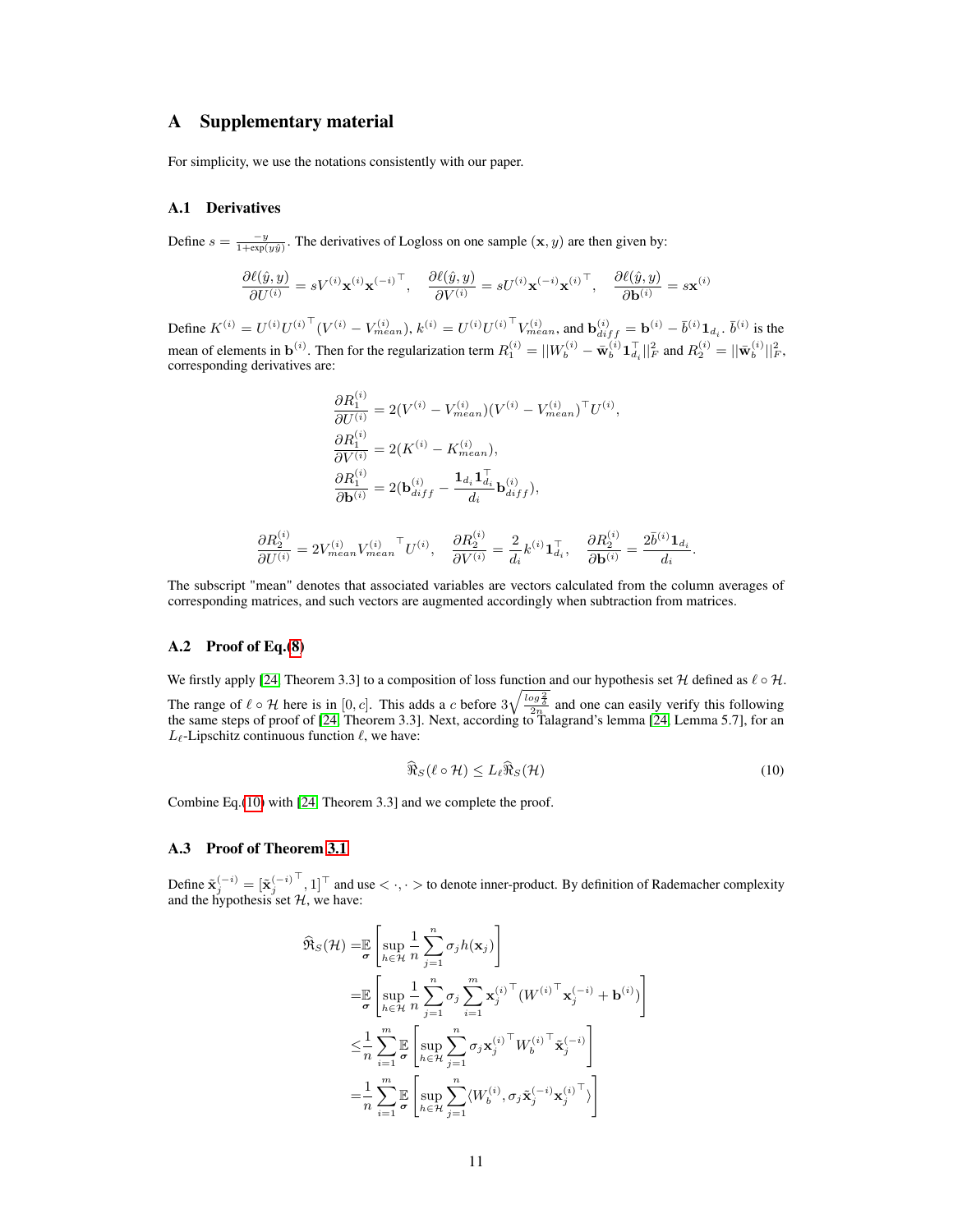and see that:

$$
\label{eq:4.13} \begin{split} &\underset{\sigma}{\mathbb{E}}\left[\underset{h\in\mathcal{H}}{\sup}\sum_{j=1}^{n}\langle W_{b}^{(i)},\sigma_{j}\tilde{\mathbf{x}}_{j}^{(-i)}\mathbf{x}_{j}^{(i)\top}\rangle\right]\\ =&\underset{\sigma}{\mathbb{E}}\left[\underset{h\in\mathcal{H}}{\sup}\langle W_{b}^{(i)}-\bar{\mathbf{w}}_{b}^{(i)}\mathbf{1}_{d_{i}},\sum_{j=1}^{n}\sigma_{j}\tilde{\mathbf{x}}_{j}^{(-i)}\mathbf{x}_{j}^{(i)\top}\rangle+\langle \bar{\mathbf{w}}_{b}^{(i)}\mathbf{1}_{d_{i}},\sum_{j=1}^{n}\sigma_{j}\tilde{\mathbf{x}}_{j}^{(-i)}\mathbf{x}_{j}^{(i)\top}\rangle\right]\\ =&\underset{\sigma}{\mathbb{E}}\left[\underset{h\in\mathcal{H}}{\sup}\langle W_{b}^{(i)}-\bar{\mathbf{w}}_{b}^{(i)}\mathbf{1}_{d_{i}},\sum_{j=1}^{n}\sigma_{j}\tilde{\mathbf{x}}_{j}^{(-i)}\mathbf{x}_{j}^{(i)\top}\rangle+\langle \bar{\mathbf{w}}_{b}^{(i)},\sum_{j=1}^{n}\sigma_{j}\tilde{\mathbf{x}}_{j}^{(-i)}\rangle\right]\\ \leq &\underset{\sigma}{\mathbb{E}}\left[\underset{h\in\mathcal{H}}{\sup}\left|\vert W_{b}^{(i)}-\bar{\mathbf{w}}_{b}^{(i)}\mathbf{1}_{d_{i}}^{\top}\vert\vert_{F}\vert\vert\sum_{j=1}^{n}\sigma_{j}\tilde{\mathbf{x}}_{j}^{(-i)}\mathbf{x}_{j}^{(i)\top}\vert\vert_{F}+\vert\vert\bar{\mathbf{w}}_{b}^{(i)}\vert\vert_{F}\vert\vert\sum_{j=1}^{n}\sigma_{j}\tilde{\mathbf{x}}_{j}^{(-i)}\vert\vert_{F}\right]\\ \leq &\underset{\sigma}{\mathbb{E}}\left[\underset{h\in\mathcal{H}}{\sup}\left|\vert W_{b}^{(i)}-\bar{\mathbf{w}}_{b}^{(i)}\mathbf{1}_{d_{i}}^{\top}\vert\vert_{F}\vert\vert\sum_{j=1}^{n}\sigma_{j}\tilde{\mathbf{x}}_{j}^{(-i)}\mathbf{x}_{j}^{(i)\top}\vert\vert_{
$$

Notice that following inequalities hold:

$$
\begin{aligned} &\underset{\sigma}{\mathbb{E}}\left[\big|\big|\sum_{j=1}^{n}\sigma_{j}\tilde{\mathbf{x}}_{j}^{(-i)}\mathbf{x}_{j}^{(i)}\big|^{T}\big|\big|_{F}\right] \\ \leq &\underset{\sigma}{\mathbb{E}}\left[\big|\big|\sum_{j=1}^{n}\sigma_{j}\tilde{\mathbf{x}}_{j}^{(-i)}\mathbf{x}_{j}^{(i)}\big|^{T}\big|\big|_{F}^{2}\right]^{\frac{1}{2}} \\ =&\left(\sum_{j=1}^{n}\big|\big|\tilde{\mathbf{x}}_{j}^{(-i)}\mathbf{x}_{j}^{(i)}\big|^{T}\big|\big|_{F}^{2}\right)^{\frac{1}{2}} \\ =& (mn)^{\frac{1}{2}} \end{aligned}
$$

The first inequality uses Jensen's inequality, and the second equality uses the property  $\mathbb{E}[\sigma_i\sigma_j] = \mathbb{E}[\sigma_i]\mathbb{E}[\sigma_j] = 0$ for  $i \neq j$ . The last equality uses the properties that  $x_j^{(i)}$  is a one-hot vector and  $\tilde{x}_j^{(-i)}$  has exactly m 1s. Follow the same steps and we can get  $\mathbb{E}_{\sigma}$  $\left[ \|\sum_{j=1}^n \sigma_j \tilde{\mathbf{x}}_j^{(-i)}\|_F \right] \leq (mn)^{\frac{1}{2}}.$ 

Combine above results and we can get:

$$
\widehat{\mathfrak{R}}_S(\mathcal{H}) \le \frac{1}{n}(mn)^{\frac{1}{2}} \sum_{i=1}^m (N_1^{(i)} + N_2^{(i)}) = \sqrt{\frac{m}{n}} \sum_{i=1}^m (N_1^{(i)} + N_2^{(i)}) \tag{11}
$$

so we complete the proof.

## A.4 Experiment details

The hyper-parameters for each baseline are presented in Table [4.](#page-12-0) Table [5](#page-12-1) shows the standard deviations of the Logloss reported in our paper, which are based on 5 runs.